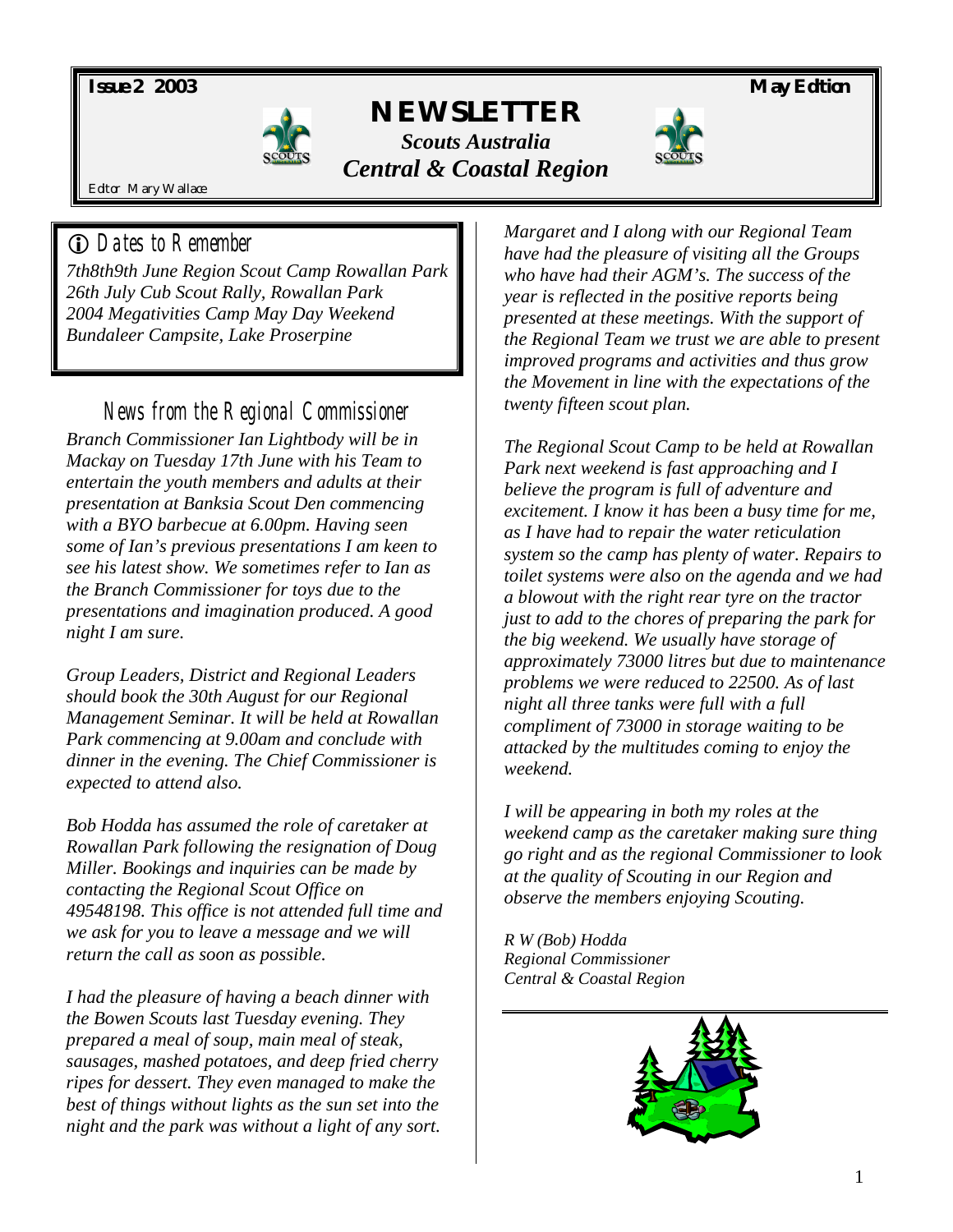## *A word (or two) from the District Commissioner…… Commissioner……*

*My how time flies when you are having FUN! The FUN bit is in abundance. It's the ENERGY bit that is required to keep up with the FUN that seems to be in short supply at times.* 

*Uniform Review - The video on the proposed new uniform has been viewed by all Groups in Mackay District and I trust that all responses have been forwarded to Scouts Queensland in order that the opinions of our members are received for consideration.* 

*Annual General Meetings - I have had the pleasure of attending the Annual General Meetings of the Proserpine, Sarina and Mackay City Central Groups. I welcome the Regional Team to all AGM's throughout Mackay District and thank them for their support to date.* 

*The Mackay District Annual General Meeting will be held on Wednesday 2nd July 2003 at the Mackay Northern Beaches Bowls Club, Bucasia Road commencing 7.00 for 7.30pm. Finger food will be served prior to commencement of the meeting.* 

*Region Scout Camp - Regional Leader Marg Barber and her team have an exciting and challenging program for Scouts on the weekend of 7/8/9th June 2003 at Rowallan Park Campsite. Camping, cooking and leadership skills will be put to the test and full participation in true Scouting spirit is an expectation to ensure a fun filled weekend for all.* 

*Queen's Scout Applicant - I recently had the pleasure of interviewing Banksia Venturer Scout Cassie Keeton as a requirement for the recommendation of the Queen's Scout Award. Cassie has put in a tremendous effort in order to meet the challenges and standards required. Her Award Scheme achievements, which she has documented in exceptional detail, will serve as a permanent record of her efforts. The enthusiasm and confidence displayed by Cassie during our discussions made for an enjoyable experience on*  *my part. We wish Cassie success with her application.* 

*National Youth Council - Congratulations to Mackay City Central Scout Brendan Corbin in being accepted as a member of the National Youth Council. Brendan travelled to Sydney on Friday 2nd May 2003 to attend his first meeting held over the weekend. We are proud to now have two National Youth Council representatives in our District and Region. The other being Banksia Venturer Scout Brendan Ross who also attended the meeting in Sydney.* 

#### *Training - Leadership Training 3 Course*

*This course will be held on 27/28/29th June 2003 at Rowallan Park. All eligible Leaders will receive notification in the mail this week. Closing date for applications at Scouts Queensland will be Friday 13th June 2003.* 

#### *Anchor Badge Course*

*An Anchor Badge Course is scheduled for the weekend of 16th & 17th August 2003. Maximum number accepted on the course will be 12. Please direct all nominations to Course Leader Lindsay Bone, 14 Rosewood Street, Middlemount 4746 or Phone 49859202.* 

#### *Scout Leadership Course*

*The Course scheduled for 21st & 22nd June 2003 is being rescheduled to a date to be advised.* 

*Until next time…..Good Scouting!* 

*Margaret Hodda "Toomai" District Commissioner Mackay District* 

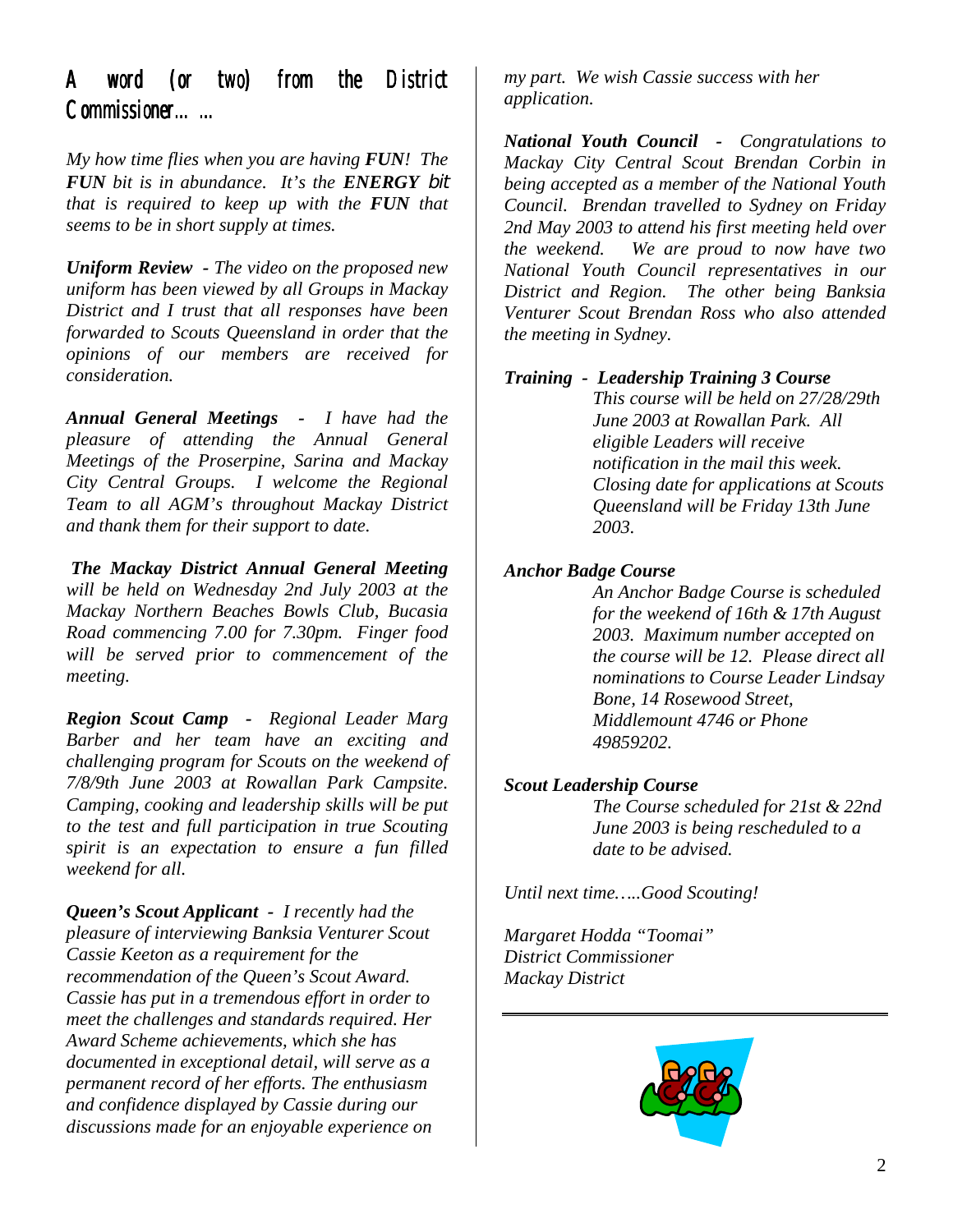# *Whitsunday District Recognition Awards Family Day*

*Whitsunday District held a Family Day at Camp Bundaleer at Lake Proserpine on 6th April.* 

*Prussiking was a very popular activity for the young and not so young. Lots of parents couldn't resist having a go, which is great to see. Thanks go to Noel Bourke for running the activity for the day.* 

*An Environmental walk was held in the afternoon.* 

*The Recognition Awards were presented on Closing Parade. There were some Yellow Cords presented. Lady Mayoress Mrs Demartini was there to extend congratulations to all the leaders for their dedication and the Youth Member on their achievements.* 

*My second visit to the Whitsunday District this year, was to Proserpine Groups Annual Meeting on 15th May. I'll be back there again. The pasta dinner was more than I expected. I was glad to donate to their Jamboree Fund Raising effort. After the Annual Meeting was dessert and tea or coffee.* 

### *Scout Section Review*

*On the 10th May, Scout Leaders, a Cub Scout Leader, Group Leaders, Regional Leaders, District Commissioners from Mackay and Whitsunday Districts, and the RC and ARC spent the day at Rowallan Park to hear the changes to the Scout Section Program. Branch Commissioner for Scouts Mr Pieter Van DerKamp led the day of activities that were enjoyed by those who participated. Leaders practised the knots for the New Age Ropes and after lunch they were put to use in building a ballista, and then the battle begun.* 

*The proposed New Uniform was shown for leaders to make comment.* 

*Anzac Camp, Banksia Group I was fortunate enough to visit the camp held at Banksia Scout Group over the Anzac Weekend. I was there to run the Campfire, and yes, it rained. We had our sing along and skits inside.* 

*The camp started on Thursday evening. On Friday morning all were up bright and early for Dawn Service Lead by Regional Leader Dave Brown. They also attended the Anzac March in town during the morning. When I arrived on Friday night there was an impressive gateway to greet me and bamboo citronella flares burning. The tower wasn't up then, but I have seen the photos of the impressive tower, which was built. I believe there were orienteering activities and a Bunnings Warehouse representative attended and ran craft activities for the Cub Scouts and Joey Scouts. This camp attracted the attention of passerby's and there were quite a few comments in the community even from people who had nothing to do with scouting.* 

*Well Done, Banksia Group* 

*From the Editor Regional Leader, Community Relations Mary Wallace* 



### *Sixer & Second Activity Day*

*A total of 26 Cub Scouts, 7 leaders & 3 helpers attended our Sixer & Second's Field Activity Day at Rowallan Park on Sunday 18th May, 03. Cub Scouts from Bowen [Christine Hart CSL] & Proserpine in the Whitsunday District attended as well as Groups from Mackay District with Cub Scouts learning new skills or having their duties refreshed. [Leaders to] Some of the activities undertaken were: Parade Protocol: - Grand Howl, Where to stand on Parade & Ceremonies. Flag Care: - Flag; Rolling, Hoisting & Lowering. Games: - Mixing & Introduction Game, Promise & Law Treasure Hunt, Promise & Law Bingo, Defuse the bomb [a challenge activity]*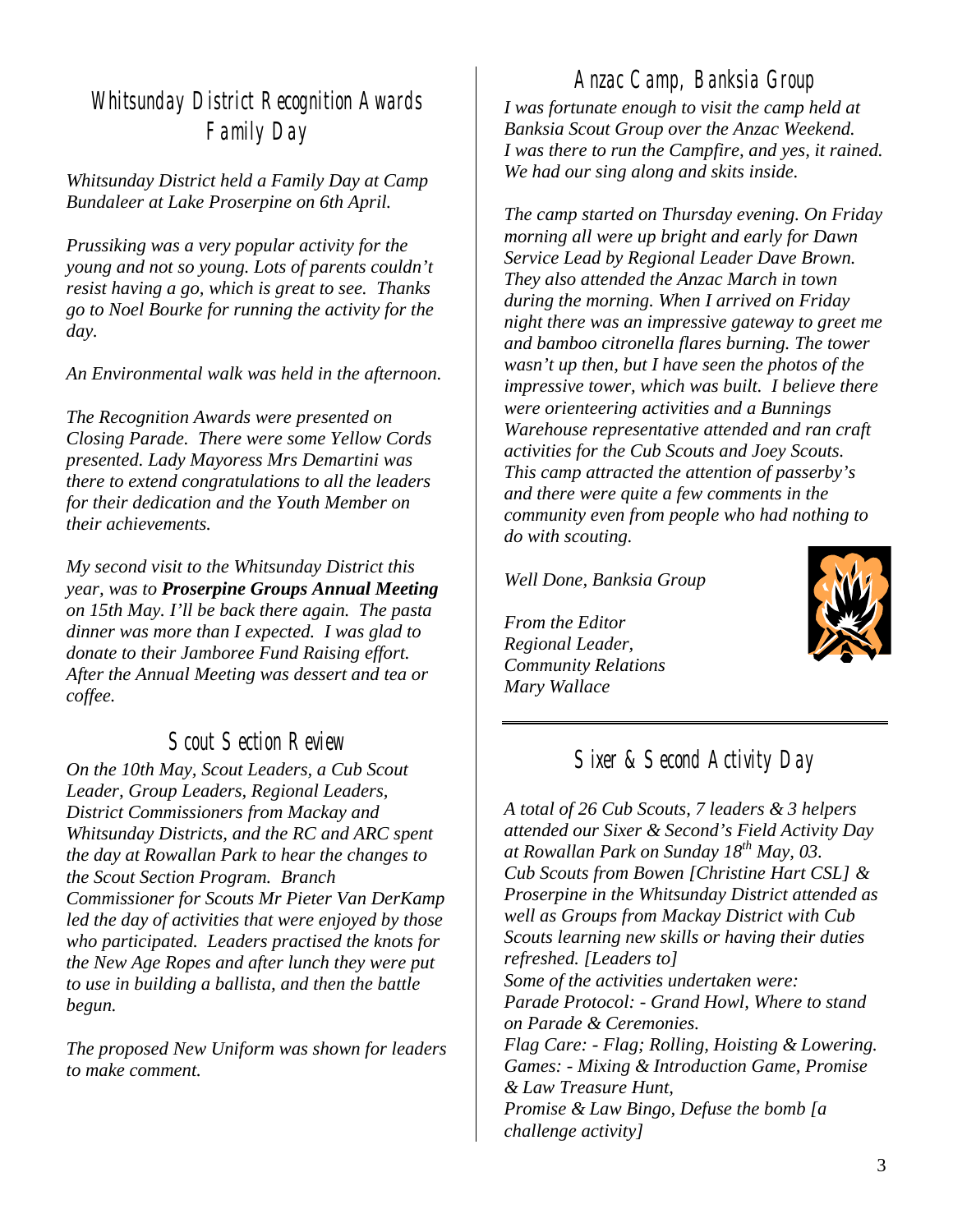*As well as a compass wide game. Guest Speaker Pastor Don Gray attended our 'Scouts Own' and later spoke to the Cub Scouts on the role of Leadership.* 

*Bob "The Mowerman" Hodda RC in his old Rowallan Park uniform greeted us in the morning while Margaret Hodda DC in the proposed new leader uniform and Group Leader Brian Harvey visited us later in the afternoon and stayed for Closing Parade.* 

*Many thanks to the 2 parents [Lucille - Proserpine Group & Sherida - Mackay City Central] & Rod Lean ASMNU Mackay City Central for their assistance. Thanks also to all the Cub Scout Leaders for their valued efforts.* 

*Regards Rob Bowers Regional Leader Support Cub Scout Section Central / Coastal Region* 



# *Sarina Scout Group*

*Sarina Scout Group manned the Driver Reviver Stop at Waverly Creek for 2 1/2 days over the Easter break. Those who assisted sold just over 600 sausages and brewed untold cups of coffee and tea. Our Group Leader, Taipan (Tim Johnson), is looking to learn Japanese for the next one. Taipan found it somewhat challenging telling a minibus load of Japanese tourists (at 2am) that the next fuel is 70km away.* 

*The Group attended the ANZAC church parade and ANZAC Day parade in Sarina.* 

*6 Cub Scouts attended the Sixer and Seconder Field Day at Rowallan Park. They had great fun racing down the hill in the Sack Bags. Rob Bowers and Debbie Rutherford went back to their child hood days and also had a go.* 

*Lance Hodda, GEO Sarina Group* 

## *Proserpine Scout Group*

#### *Joey Scout*

*Current Members are at 3 with 2 recently gone up to Cub Scouts.* 

*Cub Scouts*

*Current members are at 12, with 8 recently gone up to Scouts and 2 to go up soon.* 

*The 2 sixers and 2 seconds attended the activity day at Rowallan ark on 18th May.* 

*We hope to soon appoint an assistant to Leader Helen Keen. Helen attended Skills 1 Training in Townsville on 16-18th May.* 

*Scout Section*

*Current members are at 15, with 2 nearing Venturer Scout age of 14 ½ years. A new leader Lloyd Fox has been appointed and has replaced Mark Braney after 7 years of service. Mark has moved to Rockhampton for work reasons.* 

### *Jamboree*

*We have 7 scouts and 1 leader attending the Jamboree and the parents have planned to organise many fundraising events, the next fundraiser is a "Cent Sale" on 31st May at the Uniting Church Hall.* 

#### *Group Committee*

*Our Group's AGM was held on 15th May with all positions filled. It was a successful evening and we had a visit from the Regional Team. Den*

*The external walls of the buildings have been repainted. It looks great. We are very happy with the results and many people are talking about it. Group Activity*

*We are proposing to attend the "Special Youth Activity Night" in Bowen on 25th June. The Group is travelling by bus with Alan Hobson as the owner/driver.* 

*Greg Walker Group Leader Proserpine Group.*